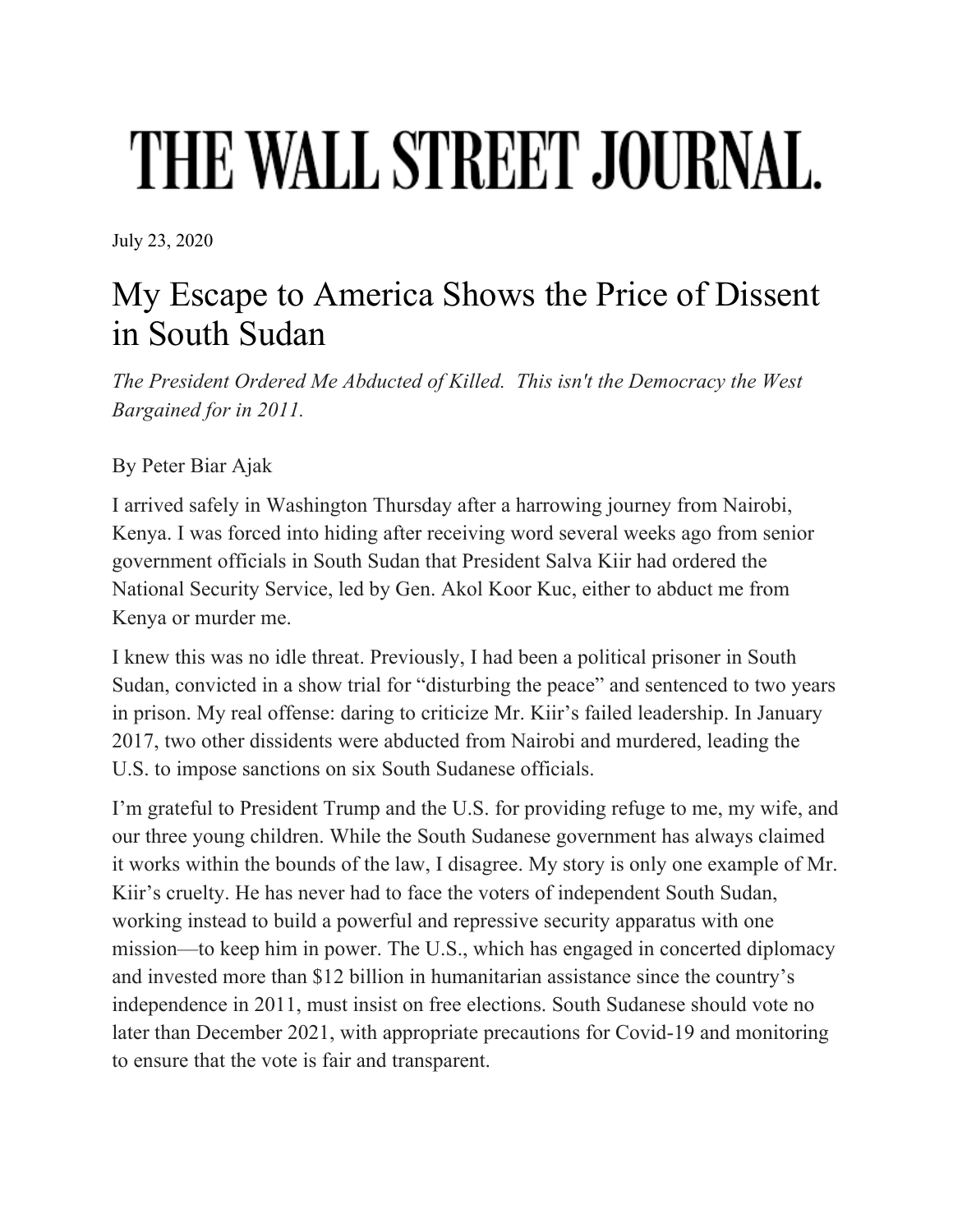Mr. Kiir has led South Sudan since John Garang's 2005 death in a helicopter crash. At independence in 2011, Mr. Kiir's appointment was extended via the transitional constitution, and elections were planned for 2015. But in late 2013, a power struggle between Mr. Kiir and Vice President Riek Machar plunged the new nation into civil war. Almost 400,000 South Sudanese were killed, and another 4.3 million—about a third of the population—fled their homes due to widespread atrocities such as rape and ethnic massacres.

Mr. Kiir has repeatedly exploited the chaos to delay elections, first from 2015 to 2018, and then to 2021. They must not be delayed again.

Meanwhile, South Sudan's leaders reached a peace agreement in 2018 but failed to create a unity government until February 2020. The cease-fire is fragile, and intercommunal violence flares. The people are desperate to hold Mr. Kiir accountable for his failed leadership and to vote for new leaders who can finally secure a just and lasting peace. This requires three steps.

First, the U.S. should impose additional targeted sanctions against South Sudanese officials who have committed atrocities. Remarkably, neither Mr. Kiir nor his security chief, Gen. Kuc, has been subjected to sanctions. Sanctioning a head of state is an extraordinary step, but there is a precedent—the U.S. has maintained sanctions on another butcher, Belarus's President Alexander Lukashenko, since 2006. Mr. Kiir deserves no less. In addition, the U.S., United Nations and European Union must demand that South Sudan's neighbors, such as Uganda and Sudan, enforce the existing arms embargo. Based on evidence from satellite imagery and visits to a dozen military camps, Amnesty International reported in April that multiple armed groups are flagrantly violating the embargo.

Second, the U.S. should insist on improving peacekeeping. The U.N. Security Council needs to amend the peacekeeping mission's mandate. There are 17,000 U.N. peacekeepers in South Sudan, but to ensure voters' safety in December 2021, the U.N. should surge 5,000 more. Further, the African Union should replace the Intergovernmental Authority on Development—a group of East African countries that have indulged Mr. Kiir's despotism—as mediator.

Third, South Sudan needs a road map to presidential elections. Holding them will require a new constitution and amended electoral laws. A new and totally independent National Elections Commission must be appointed; the existing commissioners all